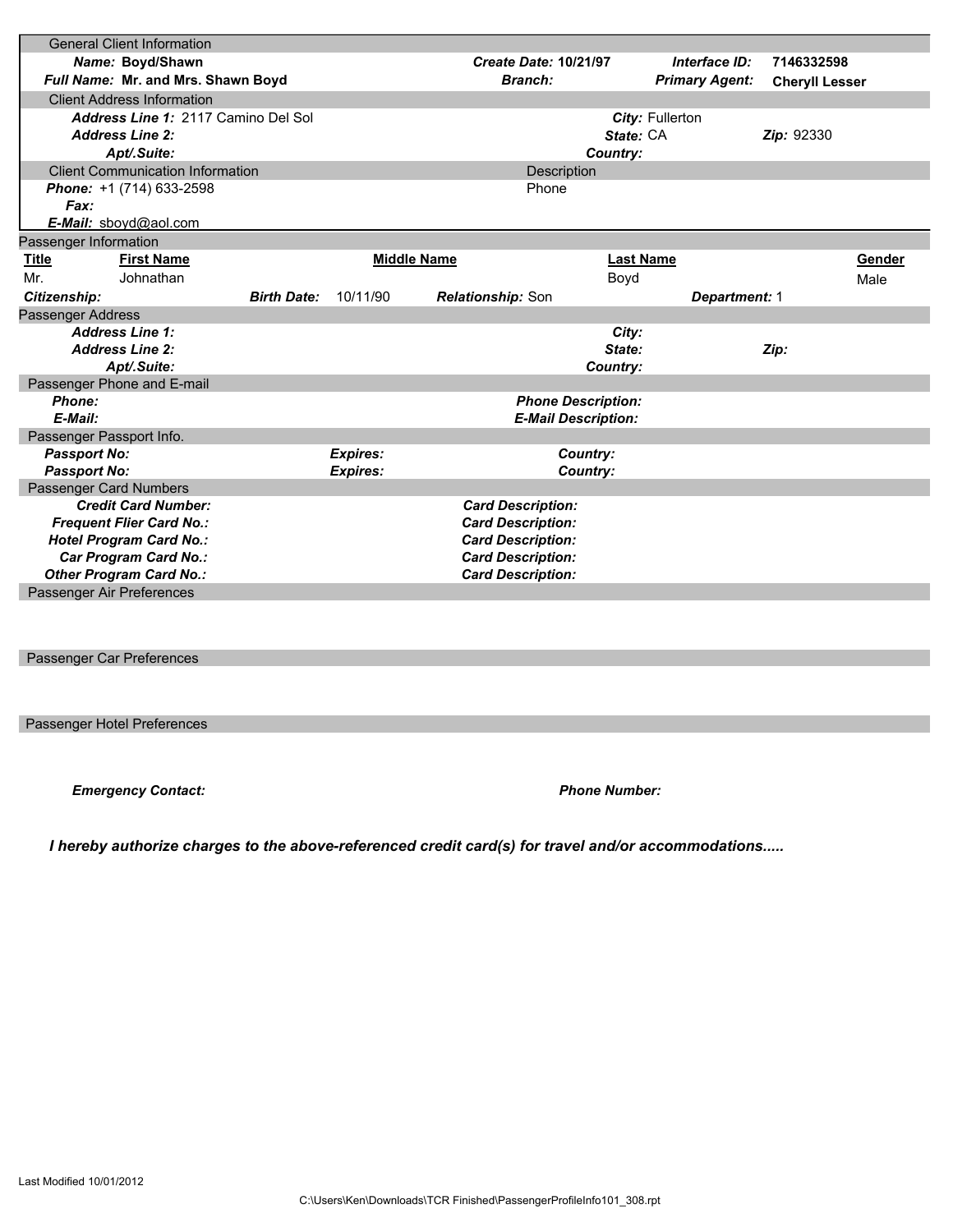|                                                      | <b>General Client Information</b>   |                          |                                                      |         |                  |                       |                       |        |
|------------------------------------------------------|-------------------------------------|--------------------------|------------------------------------------------------|---------|------------------|-----------------------|-----------------------|--------|
| Name: Boyd/Shawn                                     |                                     |                          | <b>Create Date: 10/21/97</b>                         |         | Interface ID:    | 7146332598            |                       |        |
| Full Name: Mr. and Mrs. Shawn Boyd                   |                                     |                          |                                                      | Branch: |                  | <b>Primary Agent:</b> | <b>Cheryll Lesser</b> |        |
|                                                      | <b>Client Address Information</b>   |                          |                                                      |         |                  |                       |                       |        |
|                                                      | Address Line 1: 2117 Camino Del Sol |                          |                                                      |         |                  | City: Fullerton       |                       |        |
|                                                      | <b>Address Line 2:</b>              |                          |                                                      |         | State: CA        |                       | <b>Zip: 92330</b>     |        |
|                                                      | Apt/.Suite:                         |                          | Country:                                             |         |                  |                       |                       |        |
| <b>Client Communication Information</b>              |                                     |                          | Description                                          |         |                  |                       |                       |        |
|                                                      | Phone: +1 (714) 633-2598            |                          | Phone                                                |         |                  |                       |                       |        |
| Fax:                                                 |                                     |                          |                                                      |         |                  |                       |                       |        |
|                                                      | E-Mail: sboyd@aol.com               |                          |                                                      |         |                  |                       |                       |        |
| Passenger Information                                |                                     |                          |                                                      |         |                  |                       |                       |        |
| Title                                                | <b>First Name</b>                   |                          | <b>Middle Name</b>                                   |         | <b>Last Name</b> |                       |                       | Gender |
|                                                      | Lillian                             |                          |                                                      |         | Boyd             |                       |                       | Female |
| Citizenship:                                         | <b>United States</b>                | <b>Birth Date:</b>       | 9/26/70<br><b>Relationship: Spouse</b>               |         |                  | <b>Department: 1</b>  |                       |        |
| <b>Passenger Address</b>                             |                                     |                          |                                                      |         |                  |                       |                       |        |
|                                                      | <b>Address Line 1:</b>              |                          |                                                      |         | City:            |                       |                       |        |
| <b>Address Line 2:</b>                               |                                     |                          |                                                      | State:  |                  | Zip:                  |                       |        |
|                                                      | Apt/.Suite:                         |                          |                                                      |         | Country:         |                       |                       |        |
|                                                      | Passenger Phone and E-mail          |                          |                                                      |         |                  |                       |                       |        |
| Phone:                                               |                                     |                          | <b>Phone Description:</b>                            |         |                  |                       |                       |        |
| E-Mail:<br><b>E-Mail Description:</b>                |                                     |                          |                                                      |         |                  |                       |                       |        |
| Passenger Passport Info.                             |                                     |                          |                                                      |         |                  |                       |                       |        |
|                                                      | Passport No: 453333113              |                          | <b>Expires: 4/30/08</b>                              |         | Country: US      |                       |                       |        |
| <b>Passport No:</b>                                  |                                     |                          | <b>Expires:</b>                                      |         | Country:         |                       |                       |        |
| Passenger Card Numbers<br><b>Credit Card Number:</b> |                                     |                          |                                                      |         |                  |                       |                       |        |
| <b>Frequent Flier Card No.:</b>                      |                                     |                          | <b>Card Description:</b><br><b>Card Description:</b> |         |                  |                       |                       |        |
| <b>Hotel Program Card No.:</b>                       |                                     |                          | <b>Card Description:</b>                             |         |                  |                       |                       |        |
| Car Program Card No.:                                |                                     |                          | <b>Card Description:</b>                             |         |                  |                       |                       |        |
| <b>Other Program Card No.:</b>                       |                                     | <b>Card Description:</b> |                                                      |         |                  |                       |                       |        |
| Passenger Air Preferences                            |                                     |                          |                                                      |         |                  |                       |                       |        |
|                                                      |                                     |                          |                                                      |         |                  |                       |                       |        |

## Passenger Car Preferences

Passenger Hotel Preferences

*Emergency Contact: Phone Number:*

 *I hereby authorize charges to the above-referenced credit card(s) for travel and/or accommodations.....*